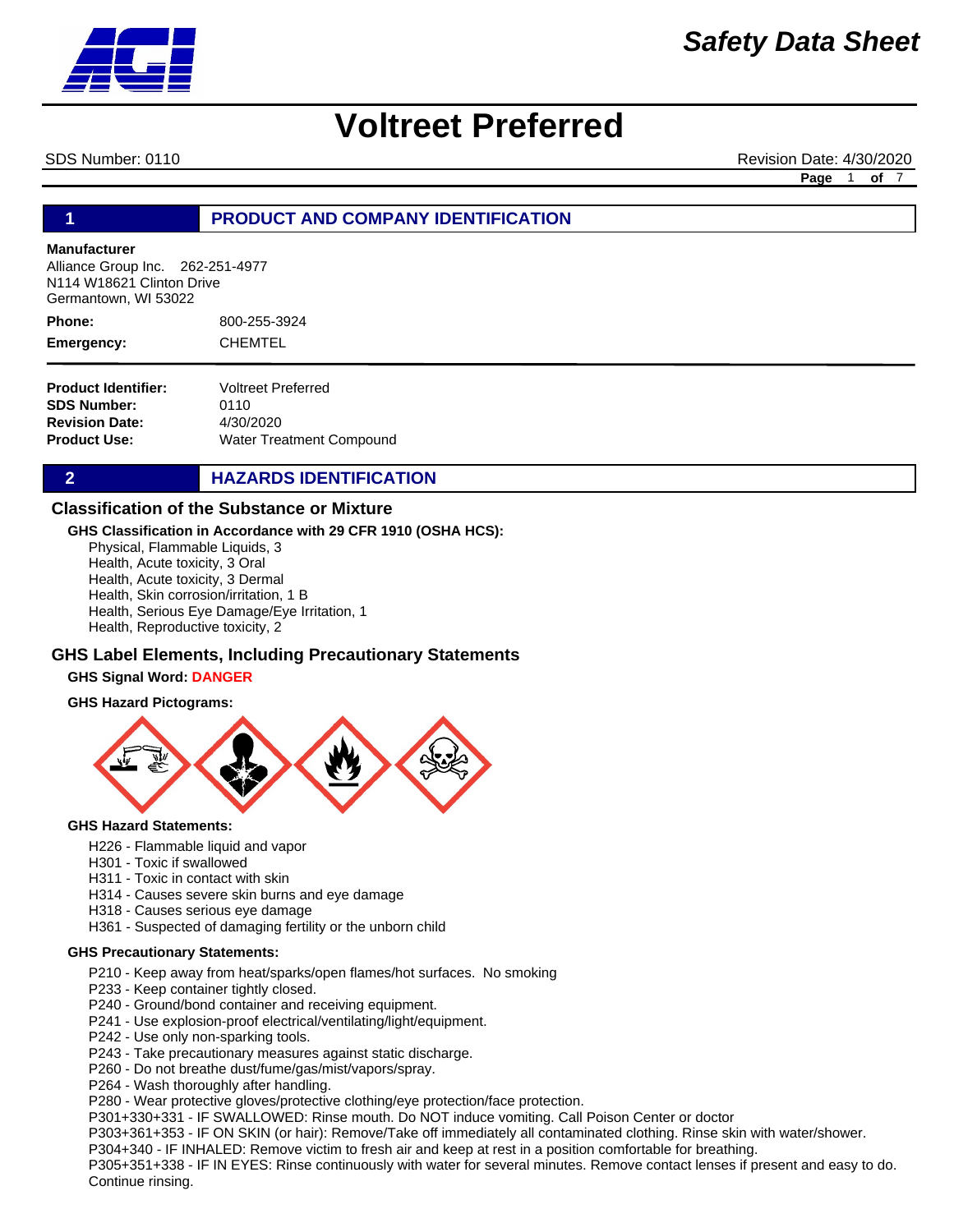

SDS Number: 0110 Revision Date: 4/30/2020 **Page** 2 **of** 7

P310 - Immediately call a POISON CENTER or doctor/physician.

P363 - Wash contaminated clothing before reuse.

P370+378 - In case of fire: Use dry chemical for extinction.

P403+235 - Store in a well ventilated place. Keep cool.

P405 - Store in a secure manner

P501 - Dispose of contents/container in accordance with local, regional and international regulations.

#### **Hazards not Otherwise Classified (HNOC) or not Covered by GHS**

| <b>Route of Entry:</b>            | Eyes; Inhalation; Ingestion; Skin.                                                                                                      |
|-----------------------------------|-----------------------------------------------------------------------------------------------------------------------------------------|
| <b>Target Organs:</b>             | Respiratory system; Eyes; Skin; Teeth.                                                                                                  |
| Inhalation:                       | Can cause irritation and inflammation of the respiratory tract.                                                                         |
| <b>Skin Contact:</b>              | May cause skin burns. Toxic if absorbed through skin.                                                                                   |
| <b>Eye Contact:</b><br>Ingestion: | May cause severe eye irritation and burns. May cause permanent eye damage.<br>Harmful if swallowed. Causes severe irritation and burns. |

#### **HMIS III:** Health = 3(Chronic), Fire = 2, Physical Hazard = 0

| HMIS                   |   |
|------------------------|---|
| <b>HEALTH</b><br>Ι✔    | 3 |
| <b>FLAMMABILITY</b>    | 2 |
| <b>PHYSICAL HAZARD</b> |   |
| PERSONAL PROTECTION    |   |

#### **3 COMPOSITION/INFORMATION OF INGREDIENTS**

Substance/Mixture: Mixture

| CAS#           | $\frac{1}{2}$ | Chemical Ingredients:<br>Chemical Name: |  |
|----------------|---------------|-----------------------------------------|--|
| $108 - 91 - 8$ | $<$ 10%       | Cyclohexanamine                         |  |
| $110 - 91 - 8$ | $<$ 5%        | Morpholine                              |  |

### **4 FIRST AID MEASURES Inhalation:** If symptoms develop, move victim to fresh air. Give oxygen or artificial respiration if needed. Consult a physician. **Skin Contact:** Promptly flush skin with water for 15 minutes. Remove contaminated clothing immediately. Do not reuse clothing and shoes until cleaned. Wash off with soap. Consult a physician. **Eye Contact:** Immediately flush eyes with large amounts of water for at least 15 minutes, lifting eyelids occasionally to facilitate irrigation. Consult a physician. Continue rinsing eyes during transport to hospital. **Ingestion:** If swallowed: If fully conscious, drink a quart of water . Do NOT induce vomiting. Seek immediate medical attention. If unconscious, take to a hospital or physician. Never induce vomiting or give anything by mouth to an unconscious victim. For spontaneous vomiting, keep head below hips.

Protection of First Aid Personnel:

No action shall be taken involving any personal risk or without suitable training. It may be dangerous to the person providing aid to give mouth-to-mouth resuscitation. Wash contaminated clothing thoroughly with water before removing it, or wear gloves. If it is supected that dust, vapor,or gas are still present, the rescuer should wear an appropriate mask or self-contained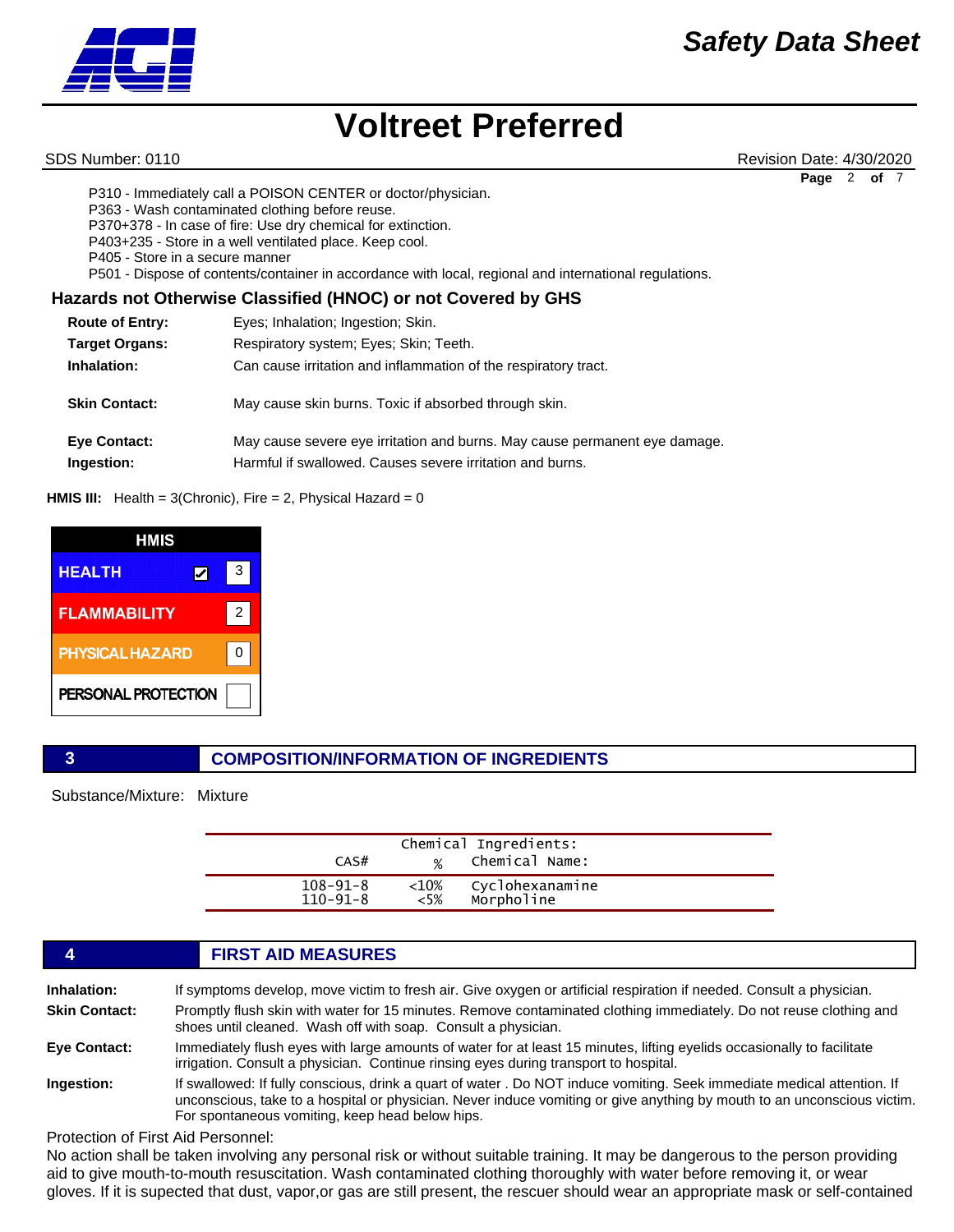

## *Safety Data Sheet*

## **Voltreet Preferred**

SDS Number: 0110 Revision Date: 4/30/2020 **Page** 3 **of** 7

breathing apparatus.

#### **5 FIRE FIGHTING MEASURES**

**Flash Point:** 125°F **Flash Point Method:** tag closed cup

**Autoignition Temp:** 560 °F (Cyclohexylamine) 590°F (Morpholine)

Fire Fighting Methods

Evacuate area of unprotected personal. Wear protective clothing including NIOSH Approved self- contained breathing apparatus. Remain upwind of fire to avoid hazardous vapors and decomposition products. Use water spray to cool fire exposed containers and disperse vapors.

#### **Unusual Fire or Explosion Hazards:**

COMBUSTIBLE LIQUID. Vapors are heavier than air and can settle in low or confined areas. Vapors concentrated in a confined or poorly ventilated area can be ignited upon contact with a high energy spark, flame, or high intensity source of heat. This can occur at concentrations ranging between the lower and upper limits listed above. This material may produce a floating fire hazard in extreme fire conditions.

#### *Extinguishing Media*

**Suitable:** Water fog. Carbon dioxide. Dry chemical. Use extingushing measures that are appropriate to local circumstances and the surrounding environment.

**Unsuitable fire extinguisher:** Alcohol foam and water spray may be ineffecive but can be used to col fire exposed structures and vessels.

#### **6 ACCIDENTAL RELEASE MEASURES**

#### **Personal Precautions**

Use personal protective equipment. Eliminate all sources of ignition. Avoid breathing vapors, mist or gas. Ensure adequate ventilation. Never exceed any occupational exposure limit.

#### **Environmental Precautions**

Prevent further leakage or spillage if safe to do so. Do not let products enter drains. Discharge into the environment must be avoided.

#### **Spill**

Keep upwind of leak or spill. Soak up with inert absorbent material and dispose of as hazardous waste. Keep in suitable, closed containers for disposal. Flush remaining area with water to remove trace residue and dispose of properly. Avoid direct discharge to sewers and surface waters. Notify authorities if entry occurs. Use non-sparking tools and equipment.

|                              | <b>HANDLING AND STORAGE</b>                                                                                                                                                                                                                                                                                                                                                                                                                 |
|------------------------------|---------------------------------------------------------------------------------------------------------------------------------------------------------------------------------------------------------------------------------------------------------------------------------------------------------------------------------------------------------------------------------------------------------------------------------------------|
| <b>Handling Precautions:</b> | Avoid contact with eyes, skin, or clothing. Avoid breathing vapors or mist. Wash thoroughly after<br>handling. Do not puncture or drop containers. Do not expose containers to open flame, excessive heat,<br>or direct sunlight. Take precautionary measures against static discharges. Use non-sparking tools and<br>equipment. Do not add nitrites or other nitrosating agents. A nitrosamine, which may cause cancer, may<br>be formed. |
| <b>Storage Requirements:</b> | CORROSIVE MATERIAL. Store in cool/dry area. Keep away from sunlight, heat, sparks, and flames.<br>Keep away from incompatible materials. Keep container tightly closed. Do not store in unlabeled or<br>mislabeled containers. Store in original containers. Static electricity may accumulate and create a fire                                                                                                                            |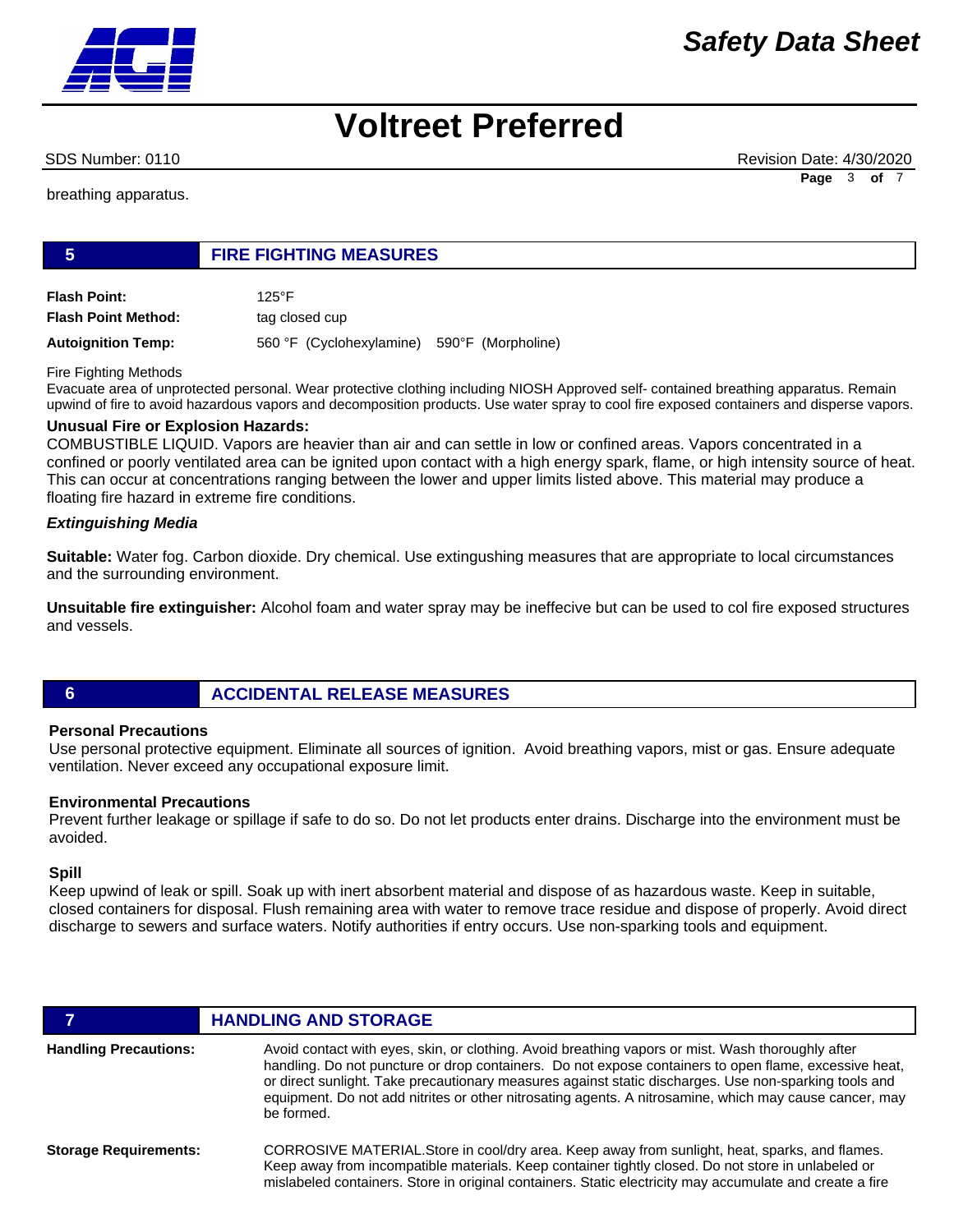SDS Number: 0110 Revision Date: 4/30/2020 **Page** 4 **of** 7

hazard. Ground fixed equipment.

| 8                            | <b>EXPOSURE CONTROLS/PERSONAL PROTECTION</b>                                                                                                                                                                                                                                                                                 |
|------------------------------|------------------------------------------------------------------------------------------------------------------------------------------------------------------------------------------------------------------------------------------------------------------------------------------------------------------------------|
| <b>Engineering Controls:</b> | Provide local exhaust ventilation. Maintain adequate ventilation. Do not use in closed or confined spaces.                                                                                                                                                                                                                   |
| <b>Personal Protective</b>   | <b>Hygiene Measures</b>                                                                                                                                                                                                                                                                                                      |
| Equipment:                   | Handle in accordance with good industrial hygiene and safety practice. Wash hands before breaks and<br>at the end of workday.<br>Respiratory                                                                                                                                                                                 |
|                              | Where risk assessment shows air-purifying respirators are appropriate use a full-face respirator with<br>multi-purpose combination (US) or type ABEK (EN 14387) respirator cartridges as a backup to<br>engineering controls. If the respirator is the sole means of protection, use a full-face supplied air<br>respirator. |
|                              | Eyes and Face                                                                                                                                                                                                                                                                                                                |
|                              | Wear chemical safety goggles while handling this product. Wear additional eye protection such as a face<br>shield when the possibility exists for eye contact with splashing or spraying liquid or airborne material.<br><b>Skin</b>                                                                                         |
|                              | Prevent contact with this product. Wear gloves and protective clothing depending on conditions of use.<br>Protective gloves: gauntlet-type, neoprene, nitrile.                                                                                                                                                               |
| <b>Component</b>             | <b>ACGIH TWA/TLV</b><br>OSHA PEL                                                                                                                                                                                                                                                                                             |
| <b>Morpholine</b>            | 20 ppm TWA<br>20 ppm TWA (Skin)                                                                                                                                                                                                                                                                                              |

| <b>UUIII</b> UUIGIIL | <b>UUILLIA</b> | AUUILLIVALLI      |
|----------------------|----------------|-------------------|
| <b>Morpholine</b>    | 20 ppm TWA     | 20 ppm TWA (Skin) |
| Cyclohexylamine      | 10 ppm TWA     | 10 ppm TWA        |
|                      |                |                   |

| 9                                        | <b>PHYSICAL AND CHEMICAL PROPERTIES</b> |                              |                    |
|------------------------------------------|-----------------------------------------|------------------------------|--------------------|
| Appearance:                              | Colorless to light yellow               |                              |                    |
| <b>Physical State:</b>                   | Liquid                                  | Odor:                        | Amine.             |
| <b>Odor Threshold:</b>                   | No data available.                      | <b>Molecular Formula:</b>    | No data available  |
| <b>Particle Size:</b>                    | No data available                       | Solubility:                  | Dispersible        |
| <b>Spec Grav./Density:</b>               | .994@20C                                | <b>Softening Point:</b>      | No data available  |
| <b>Viscosity:</b>                        | No data available.                      | <b>Percent Volatile:</b>     | No data available. |
| <b>Saturated Vapor</b><br>Concentration: | No data available                       | <b>Heat Value:</b>           | No data available  |
| <b>Boiling Point:</b>                    | 212 - 274 °F                            | <b>Freezing/Melting Pt.:</b> | No data available. |
| <b>Flammability:</b>                     | No data available.                      | <b>Flash Point:</b>          | 128 °F             |
| <b>Partition Coefficient:</b>            | No data available                       | Octanol:                     | No data available  |
| Vapor Pressure:                          | No data available.                      | <b>Vapor Density:</b>        | No data available. |
| pH:                                      | 12.3                                    | VOC:                         | $0.07$ lbs/gal     |
| Evap. Rate:                              | No data available.                      | <b>Bulk Density:</b>         | No data available  |
| <b>Molecular weight:</b>                 | No data available                       | <b>Auto-Ignition Temp:</b>   | No data available. |
| Decomp Temp:                             | No data available.                      | UFL/LFL:                     | No data available  |

Lower Explosion Limits: 1.5% Upper Explosion Limits: 10.8%

## **10 STABILITY AND REACTIVITY**

**Reactivity:** No data available **Chemical Stability: Conditions to Avoid:** Product is stable under normal conditions. Avoid contact with heat, sparks, electric arcs, other hot surfaces, and open flames.Warning: Do not mix this product with nitrites or other nitrosating agents because nitrosamines may be formed. Nitrosamines may cause cancer.

**Materials to Avoid:**

Strong Oxidizing Agents. Acids. Mineral acids. Sodium Hypochlorite. Calcium hypochlorite. Concentrated

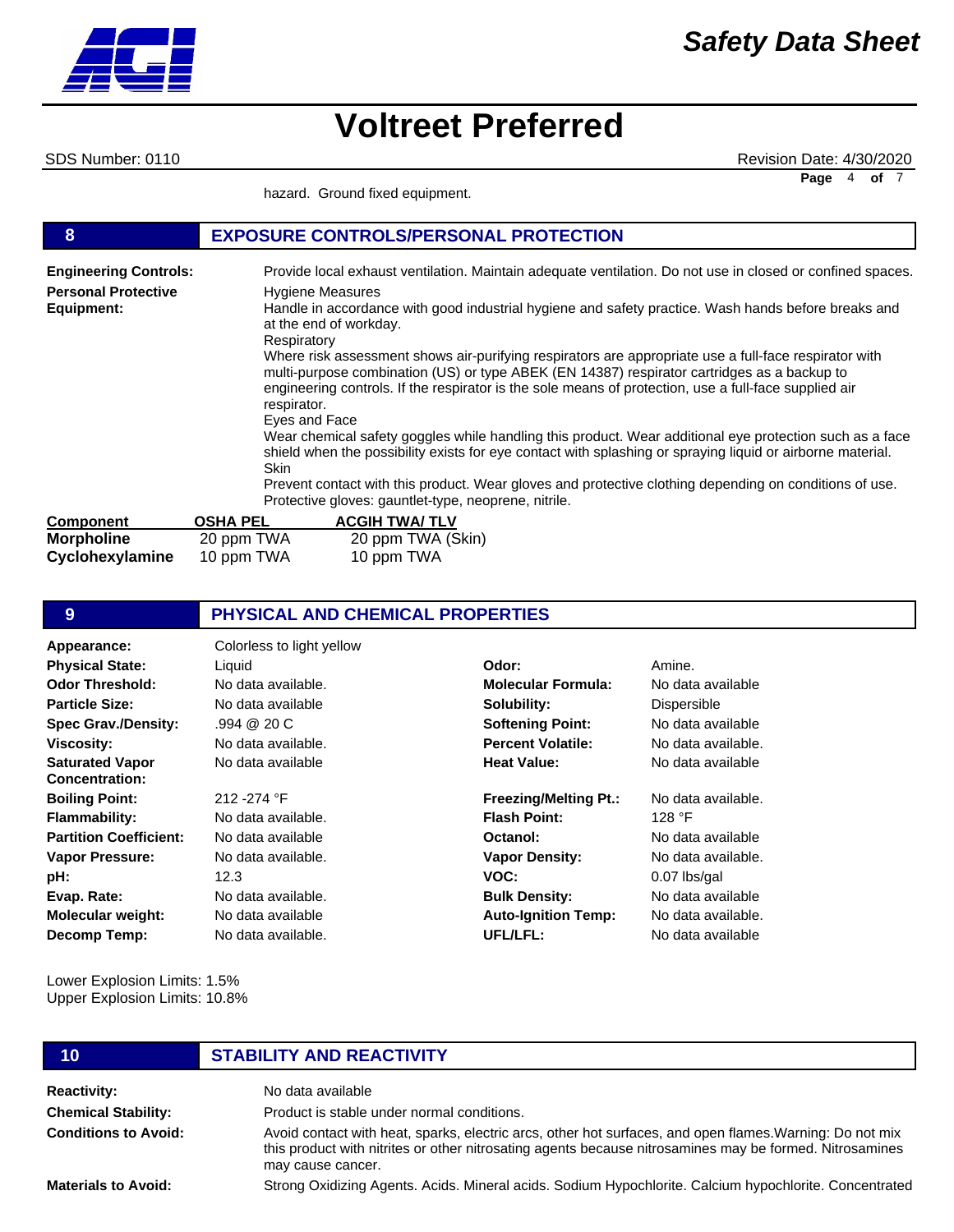SDS Number: 0110 Revision Date: 4/30/2020 **Page** 5 **of** 7

**Hazardous Decomposition: Hazardous Polymerization:** product may slowly corrode copper, aluminum, zinc, and galvanized surfaces. Reaction with peroxides may result in violent decompositin of peroxide possible creating explosive reaction. A reaction accompanied by large heat release occurs when the product is mixed with acids. Heat generated may be sufficient to cause vigorus boiling creating a hazard due to splashing or splattering of hot material. Thermal decomposition may release: Irritating and/or toxic gases. Carbon monoxide. Nitrogen oxides. Will not occur under normal conditions.

| <b>TOXICOLOGICAL INFORMATION</b> |
|----------------------------------|
|                                  |

#### **Toxicity Data:**

Eye Effects: Causes severe eye irritation and burns. Liquid, aerosols, and vapors of this product may cause: blurred vision, redness, pain, blindness, corneal edema, optical halos, and swelling accompanied by a stinging sensation and/or a feeling lie that f fine dust in the eyes. If not removed promptly, will injure eye tissue, which may result in permanent damage. Exposure to the vapor may cause minor transient edema of the corneal epitheum. Repeated exposure may cause conjunctivitis, corneal clouding, cataracts, or retinal atrophy.

- » Cyclohexylamine Eyes Rabbit severe eye irritation 24h
- » Morpholine Eyes Rabbit severe eye irritation

Skin Effects: Causes severe irritation and burns. Concentrated solutions may cause: burns, necrosis, permanent skin damage, tissue destruction, sensitization. Prolonged and repeated exposure to dilute solutions may cause irritation, redness, pain and drying and cracking of the skin.

» Cyclohexylamine - Dermal LD50 - Rabbit - 277 mg/kg

 Skin corrosion/irritation - Rabbit - severe skin irritation - 24H » Morpholine - Derml LD50 - Rabbit - 500 mg/kg

Skin corrosion/irritation - Rabbit - severe skin irritation - 24H

Inhalation Effects: Cause severe irritation and burns. Vapors and mists may damage: mucous membranes, respiratory tract. Vapors or mists may cause: coughing, sore throat, olfactory fatigue, shortness of breath, labored breathing, choking, bronchiospasms, lightheadedness, drowsiness, anxiety, pulmonary edema. Symptoms of pulmonary edema may be delayed. Prolonged or repeated overexposure may cause damage to respiratory tract; may cause damage to the lungs, kidneys, liver.

- » Cyclohexylamine LC50 Mouse 7500 mg/m3
- » Morpholine LC50 Rat 8000 ppm 8H

Ingestion Effects: Causes severe irritation and burns. May cause damage to the: mouth, throat, esophagus, stomach, gastrointestinal tract. May cause: pain, vomiting, diarrhea, bleeding, labored breathing, burns or perforation of the gastrointestinal tract leading to ulceration and secondary infection, and death. Effects may be delayed. Aspiration into the lungs may cause chemical pneumonia and lung damage.

» Cyclohexylamine - Oral LD50 - Rat - 300 mg/kg

» Morpholine - Oral LD50 - Rat - 1450 mg/kg

. **Teratogenicity:** No data available. **Fertility Effects:** No data available. **Mutagenicity: (Morpholine):** Mouse - lymphocyte - morphological transformation Hamster - ovary - sister chromatid exchange

#### **Carcinogenicity: (Morpholine)**

#### **IARC: 3 - Group 3: not classifiable as to its carcinogenicity to humans**

**IARC:** No component of this product present at levels greater than or equal to 0.1% is identified as probable or confirmed human carcinogen by IARC.

**NTP:** No component of this product present at levels greater than or equal to 0.1% is identified as a known or anticipated carcinogen by NTP.

**OSHA:** No component of this product present at levels greater than or equal to 0.1% is identified as a carcinogen by OSHA.

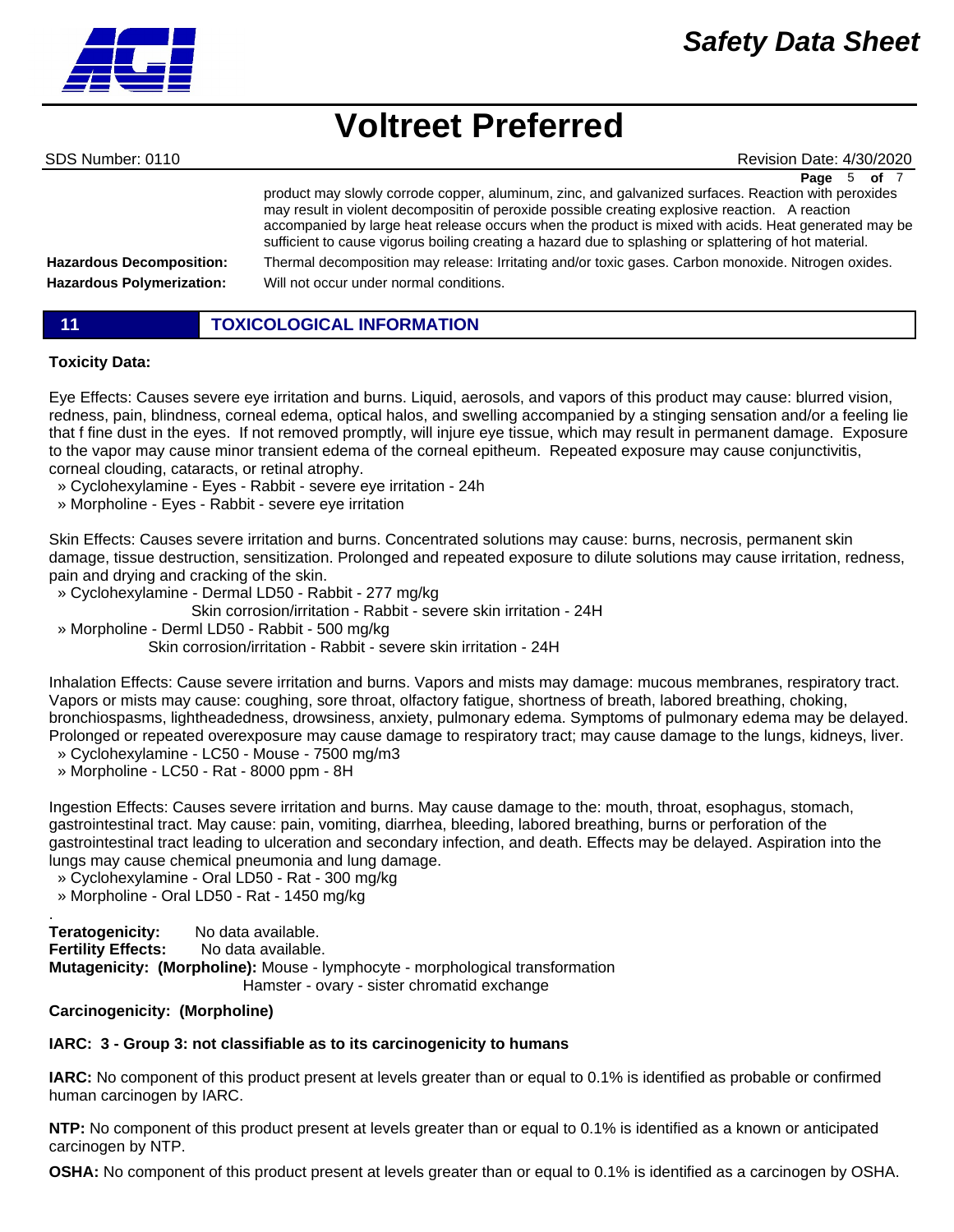

SDS Number: 0110 Revision Date: 4/30/2020

**Page** 6 **of** 7

**12 ECOLOGICAL INFORMATION** 

Biodegradability - No Data Available

**ECOTOXICITY** 

Toxicity to fish

LC50 - Leuciscus idus (Golden orfe) - 44 mg/l - 96 H (Cyclohexylamine)

LC50 - Oncorhynchus mykiss (rainbow trout) - 180 - 380 mg/l - 96 H (Morpholine)

Toxicity to daphnia and other aquatic invertebrates

EC50 - Daphnia magna (Water flea) - 49 mg/l - 24 H (Cyclohexylamine)

EC50 - Daphnia magna (Water flea) - 100 mg/l - 24 H (Morpholine)

Persistence and degradability: Biodegradability Bioaccumulative potential: no data available Mobility in soil: no data available

An environmental hazard cannot be excluded in the event of unprofessional handling or disposal. Harmful to aquatic life

**13 DISPOSAL CONSIDERATIONS**

Dispose of in accordance with local, state, and federal regulations. Since emptied containers retain product residue, follow label warnings even after container is emptied. DO NOT pressurize, cut, weld, solder, drill, grind, or expose empty containers to heat, flame, sparks or other sources of ignition.

RCRA: Hazardous Waste Number = D002

**14 TRANSPORT INFORMATION** UN3267, Corrosive liquid, basic, organic, n.o.s., 8, PGII, (Cyclohexylamine, Morpholine)

NOTE: This material is not classified as flammable liquid per 49 CFR 173.120



**15 REGULATORY INFORMATION**

This product does not contain chemicals known to the State of California to cause cancer, birth defects, or other reproductive harm.

#### **FEDERAL REGULATIONS**

TSCA Inventory Status: All components of this product are listed "Active" on the Toxic Substances Control Act (TSCA) 8 (b) Inventory.

CERCLA / SARA Emergency Reporting A spill or release of this material may trigger the emergency release